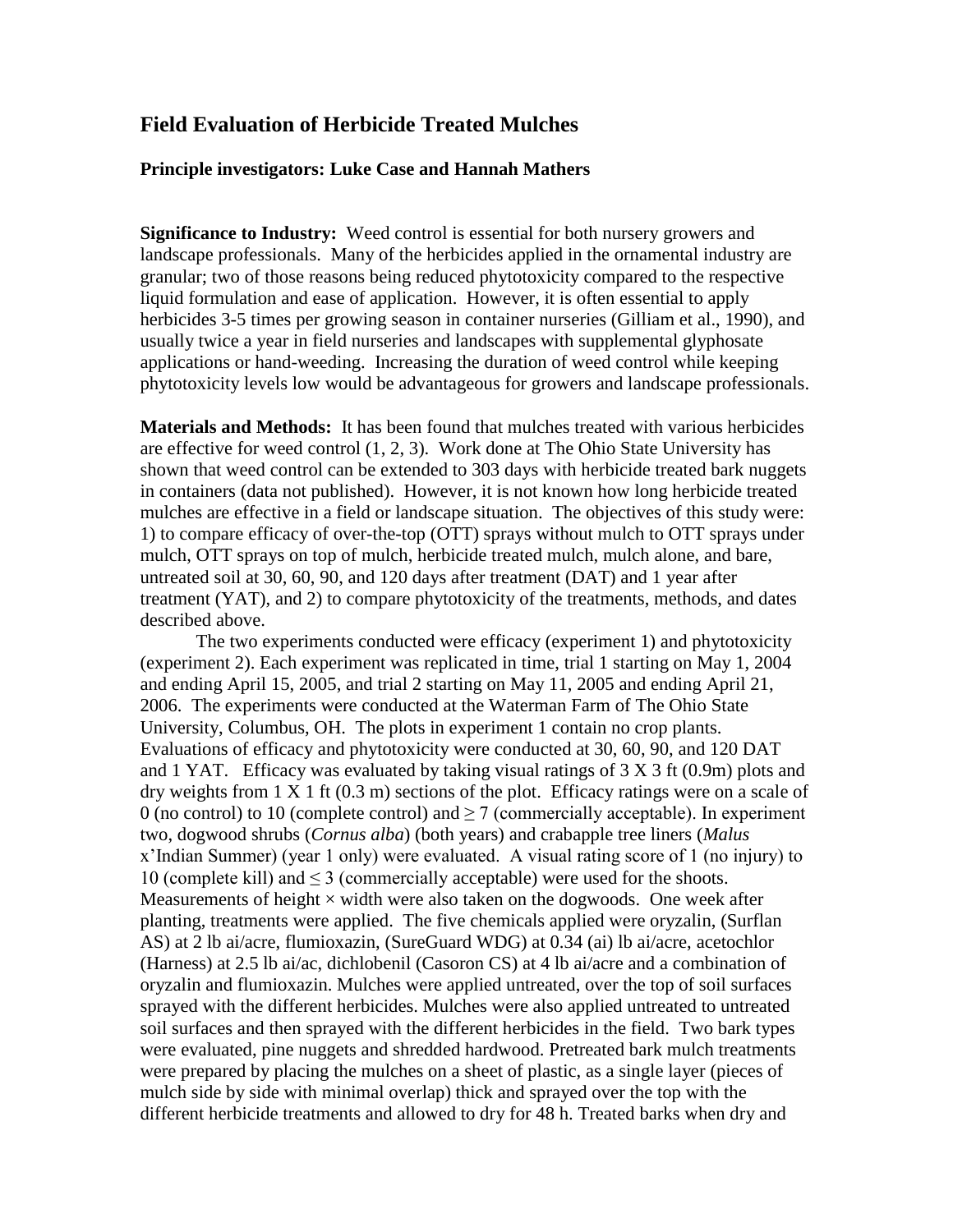untreated mulches were applied directly to evaluation plots in varying amounts according to the mulch thickness. The mulches were applied as close as possible to a single layer. The herbicide treated mulches and herbicide-mulch application methods were compared to sprays of the five chemicals applied directly to the surfaces of the plots, the two untreated mulches applied to the plots and a weedy check (no herbicide, no mulch).

#### **Results and discussion**.

*Experiment 1 – phytotoxicity*. No phytotoxicity was evident from any of the treatments on the crabapples (data not shown), so they were excluded from trial 2. There was death among the dogwoods in both years of the study that was not treatment related, but instead due to hot, dry weather and lack of water shortly after planting. However, Dunnett's ttest was performed to show differences in comparison to controls. Six treatments provided significantly higher visual ratings over the controls combined over the four evaluation dates and the two years (Table 1). Four of the six most phytotoxic treatments included both Surflan and SureGuard. However, if not sprayed directly on the dogwoods (treated mulch), Surflan and SureGuard had no effect on the dogwoods. There were no treatments providing higher visual ratings than the control 1 YAT averaged over both trials (data not shown), which was probably due to the high death rate and poor growth of the controls. It should be mentioned that there was high weed competition with the control plants, and the lack of mulch around the control plants to conserve water may have contributed to the high death rate and poor growth of the controls.

### *Experiment 2* – *efficacy*.

There were many treatments that were effective for weed control across all dates in both trials combined (Table 1). None of the OTT sprays or treatments that involved OTT sprays on top of, or below hardwood mulch provided visual ratings  $\geq 7$ , and only the Surflan+SureGuard treated hardwood provided a visual rating of 7. Twelve out of fifteen treatments that involved an herbicide in combination with pine bark (over, under, or treated) had visual ratings of ≥7. At 1 YAT averaged over both trials, there were no treatments that provided visual ratings of  $\geq$  (Table 1). SureGuard, Surflan, Harness, and SureGuard+Surflan applied OTT all provided acceptable control at 30 DAT (data not shown); however, by 90 DAT, only SureGuard+Surflan provided acceptable control. If applied OTT of pine nuggets, Casoron, and SureGuard+Surflan can provide acceptable control up to 1 YAT. Data from this trial supports that mulches should and can be used to enhance the efficacy of herbicides, applying the herbicides above, below, or to treat the mulch. Phytotoxicity can be reduced by the use of herbicide treated mulch.

## **Literature Cited:**

1. Fretz, T.A. 1973. Herbicide-impregnated mulches for weed control in container nursery stock. Scientia Hort. 19:165-170.

2. Fretz, T.A. and C.W. Dunham. 1971. The incorporation of herbicides into organic mulches for weed control in ornamental plantings. J. Amer. Soc. Hort. Sci. 96:280-284. 3. Mathers, H. 2003. Novel methods of weed control in containers. HortTechnology 13:28-31.